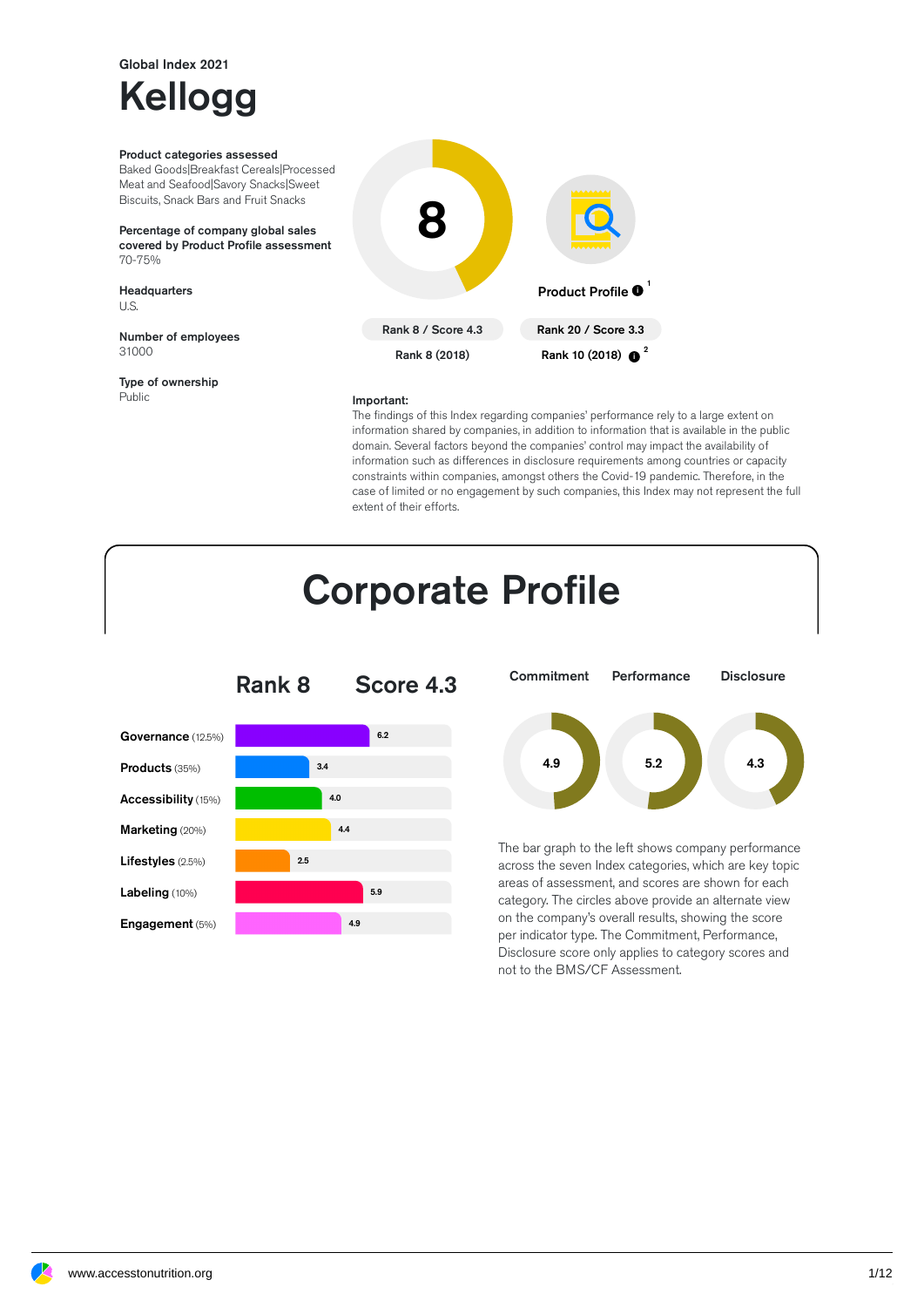#### Main areas of strength

● SCORES AND RANKS: Kellogg's score has decreased from 5.0 in 2018 to 4.3 in 2021, with its ranking remaining consistent in 8th place.

● GOVERNANCE: Kellogg places a strategic focus on nutrition and health through its 'Heart & Soul strategy' published in 2019, through which it commits to "developing foods to deliver holistic well-being to people everywhere, in an accessible way." In its 'Wellbeing Milestones' document, published in 2020, the company sets out its approach to addressing malnutrition and the needs of priority populations (especially women of childbearing age and children in low- and middle-income countries (LMICs)). Meanwhile, in its commercial strategy, the company places a strong emphasis on addressing micronutrient deficiencies through targeted reformulation and fortification. The company provided evidence of conducting global, regional, local, and segment-specific assessments of market nutrition-specific needs, including using data from public health authorities; an improvement from 2018. They also draw specific attention to groups experiencing, and at high-risk of, malnutrition in their commercial affordability strategies for healthy products aimed at addressing micronutrient deficiencies.

● PRODUCTS: To support its reformulation efforts, since 2018, the company has introduced an internal Nutrient Profiling Model (NPM) – the 'K Score System' – to evaluate its global portfolio and measure progress over time. Based on objective nutrition criteria, it calculates overall nutritional quality scores for each product, combining three elements: the internationally recognized 'Nutri-Score', a 'micronutrient score' (based on the quantity of vitamins and minerals present at a claimable level), and a 'clean label score'. It is the only company assessed in this Index that was found to use Nutri-Score as a basis of their NPM.

● MARKETING: Kellogg has recently updated its 'Worldwide Marketing & Communications Guidelines', which include an explicit commitment to the International Chamber of Commerce (ICC) Code for Advertising and Marketing Communication Practice. It also adds a commitment not to use any models with a BMI of under 18.5, and to clearly display the company or brand name when advertising on virtual media. The company has also added provisions covering the marketing via its own digital media, such as several approaches to ensure it does not reach children below the age of 12.

● LIFESTYLES: As a member of the Workforce Nutrition Alliance (WNA), the company introduced a new global employee health and wellness program –'Total Health' – in 2019, which includes the promotion of healthy diets, nutrition education classes, and fitness and nutrition coaching. The programme is available to all employees, as well as their families in the U.S.

● LABELING: Since 2018, the company has improved on its front of pack labelling commitments and adopted several government-endorsed interpretive labeling systems in their biggest markets for selected products. This includes Nutri-Score in France and the 'traffic light

#### Priority areas for improvement

● PRODUCTS: While the company commits to formulating more products with less sugar, sodium, and saturated fat as part of its approach to addressing obesity, it does not have a comprehensive set of targets that are applicable to its global portfolio. The company had set sugar and salt targets, covering its cereal and snack products only, that expired in 2020. While it reported that many of these targets had been achieved or exceeded in 2018 via the International Food and Beverage Alliance (IFBA) website, it has not reported the final progress against the remaining targets or disclosed whether new targets would be set. Meanwhile, the company does not set targets to reduce saturated fat or increase fruits, vegetables, nuts, legumes (FVNL), or whole grains. The company is encouraged to define a complete set of reformulation targets and increase transparency by publishing its progress against all targets. In addition, ATNI advises Kellogg to disclose the percentage of revenues derived from healthy products year-on-year, according to the company's definition.

● PRODUCTS: While Kellogg's new K Score NPM and use of the Nutri-Score model is a welcome development, the company does not currently use it to classify its products as 'healthy' or not. Therefore, the company is encouraged to develop a formal definition and publicly report on the proportion of products (by sales or volume) that are healthy. The company is also encouraged to use its NPM to ensure that only products of high underlying nutritional quality (i.e., meeting certain nutrition criteria) are fortified.

● ACCESSIBILITY: Although the companys has a strategy to reach low-income shoppers through 'value stores' and targets the \$1 price-point in the U.S. for its healthy and fortified cereal products, it could consider explicitly disclosing the nutrition criteria for its affordable, healthy products to improve further. Kellogg is encouraged to make companywide public commitments on addressing the affordability and accessibility of its healthy products (according to objective nutrition criteria) and develop concrete strategies with objective, measurable targets to reach consumers; especially those living under poor socio-economic conditions and/or in 'food deserts', across all markets where the company operates.

● MARKETING: Beyond philanthropic initiatives, Kellogg did not disclose any commitments or examples of marketing strategies designed to ensure that its healthy, fortied products reach undernourished populations in developing countries. ATNI recommends the company considers investing more in developing such strategies and reporting on their effectiveness.

● MARKETING: With regards to responsible marketing to children, the company is advised to align the healthiness threshold for the products it markets to children with WHO regional standards. It could also consider improving its commitments regarding the deployment of children, celebrities (including influencers), or fantasy and animated characters in its marketing; such as committing to not sponsor people, materials or activities popular with children and/or teens, and to not depict children on packaging, except in conjunction with healthy products. While the company uses some tools to ensure its digital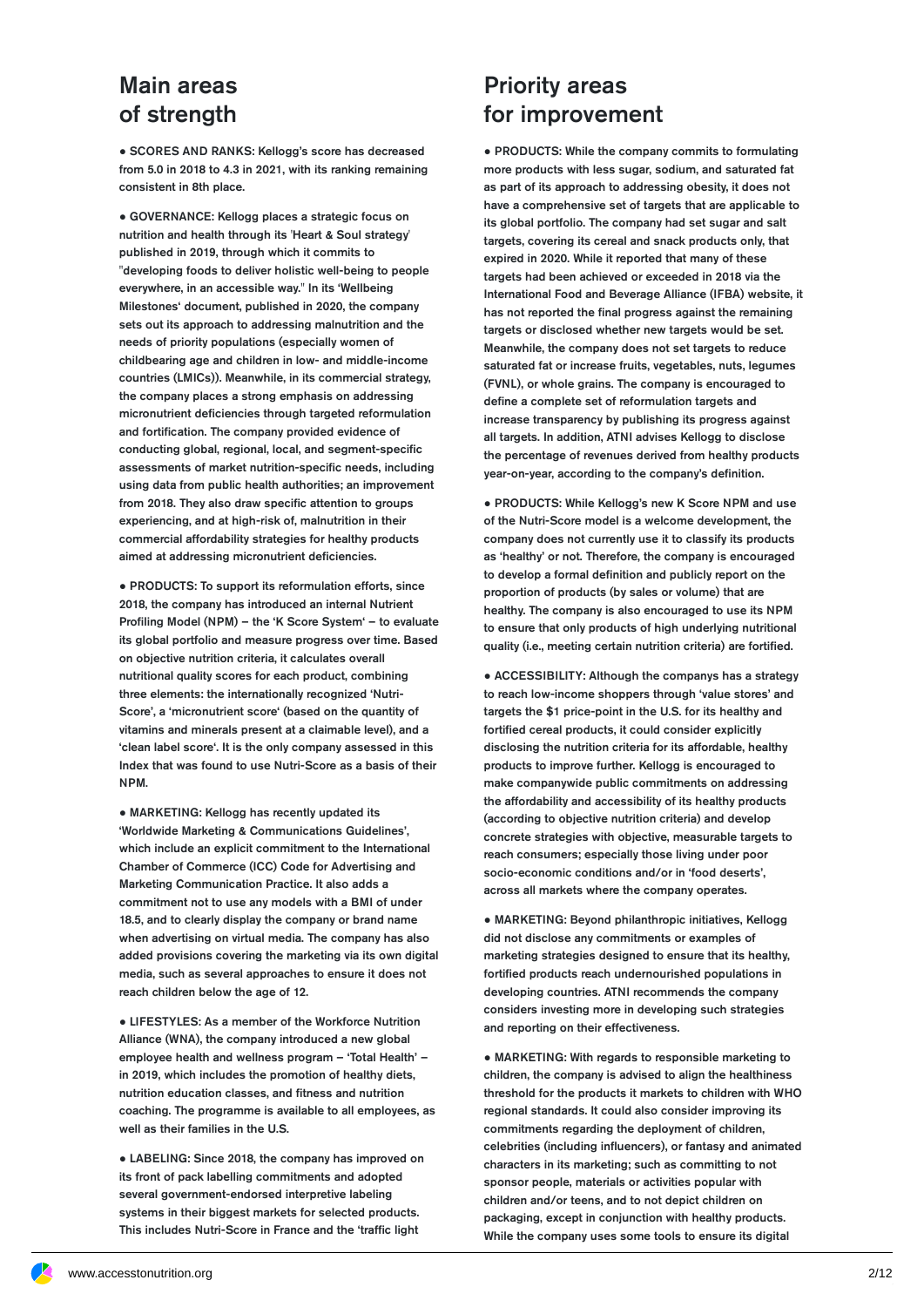approach' in the UK and Ireland. The company disclosed in 2018 that 80 percent of its products listed calories and Guideline Daily Amounts (GDAs) for one or more of seven nutrients on the front-of-pack (FOP).

● ENGAGEMENT: Kellogg's score increased signicantly on engagement with governments. This is due to its improved disclosure in its latest Wellbeing Milestones report regarding its engagement with numerous governments in the U.S., Latin America, and Europe, to address hunger and malnutrition among children from lowincome households. Regarding lobbying, the company assigns oversight of its political activities to its Board, and has a whistleblowing mechanism that covers the company's Code of Conduct. The company provides some disclosure about its lobbying activities.

● ENGAGEMENT: Kellogg states that it is actively engaged in ongoing conversations with multilateral organizations, governments, and nongovernmental organizations, including Oxford University, United Nations partner organizations, the World Business Council for Sustainable Development, and The Global FoodBanking Network. It uses this engagement to identify nutrition-related risks and opportunities, inform new programs and food innovations, and further inform their Wellbeing Strategy, commercial strategy and corporate policies regarding undernutrition.

marketing does not reach younger age groups, ATNI recommends also committing to ensure adverts for unhealthy products are designed deliberately not to appeal to children, and to assess the nature of third-party websites chosen to advertise on. It could additionally consider ensuring that these tools are applied to all its digital media, including third-party hosted and digital marketing techniques.

● LIFESTYLES: The company is encouraged to evaluate and disclose the impact of the nutrition and physical activity elements of its health and wellness programs (taking into account employee privacy and rights), ideally via an independent evaluator. It is recommended that the company expands its provisions for parental leave and supporting breastfeeding mothers to its offices across the globe, and not just the U.S. It is also encouraged to improve its public disclosure on supporting breastfeeding mothers at work; for example, by publishing a formal policy.

● LABELING: While the company stated in its 2018 Nutrition Milestones document "For countries where no national regulatory system exists, Kellogg places a health or nutrition claim on a product only when it complies with Codex", Kellogg is encouraged to improve its approach to claims by stating that it will not place a nutrition or health claim on a product unless it is classified as 'healthy', as determined by a relevant NPM. Moreover, given the company's emphasis on fortification in its portfolio, it is especially important that it considers publicly committing to using nutrition- or health claims on fortified products only when they meet relevant Codex standards and WHO/FAO Guidelines on Food Fortification with Micronutrients.

● ENGAGEMENT: Kellogg is advised to publicly commit to lobby responsibly; that is, with an explicit focus on supporting measures designed to improve health and nutrition that have a solid grounding in independent, peerreviewed science. ATNI encourages the company to deploy internal or independent audits of their lobbying activities, including third parties, to better manage and control these. The company could also consider improving its lobbying disclosure on its website, publish a more comprehensive list of trade associations in which it participates (as well as any potential governance conflicts of interest and Board seats at these organizations), and disclose its positions on important nutrition-related topics (such as the regulation of health and nutrition claims) and fiscal instruments related to nutrition.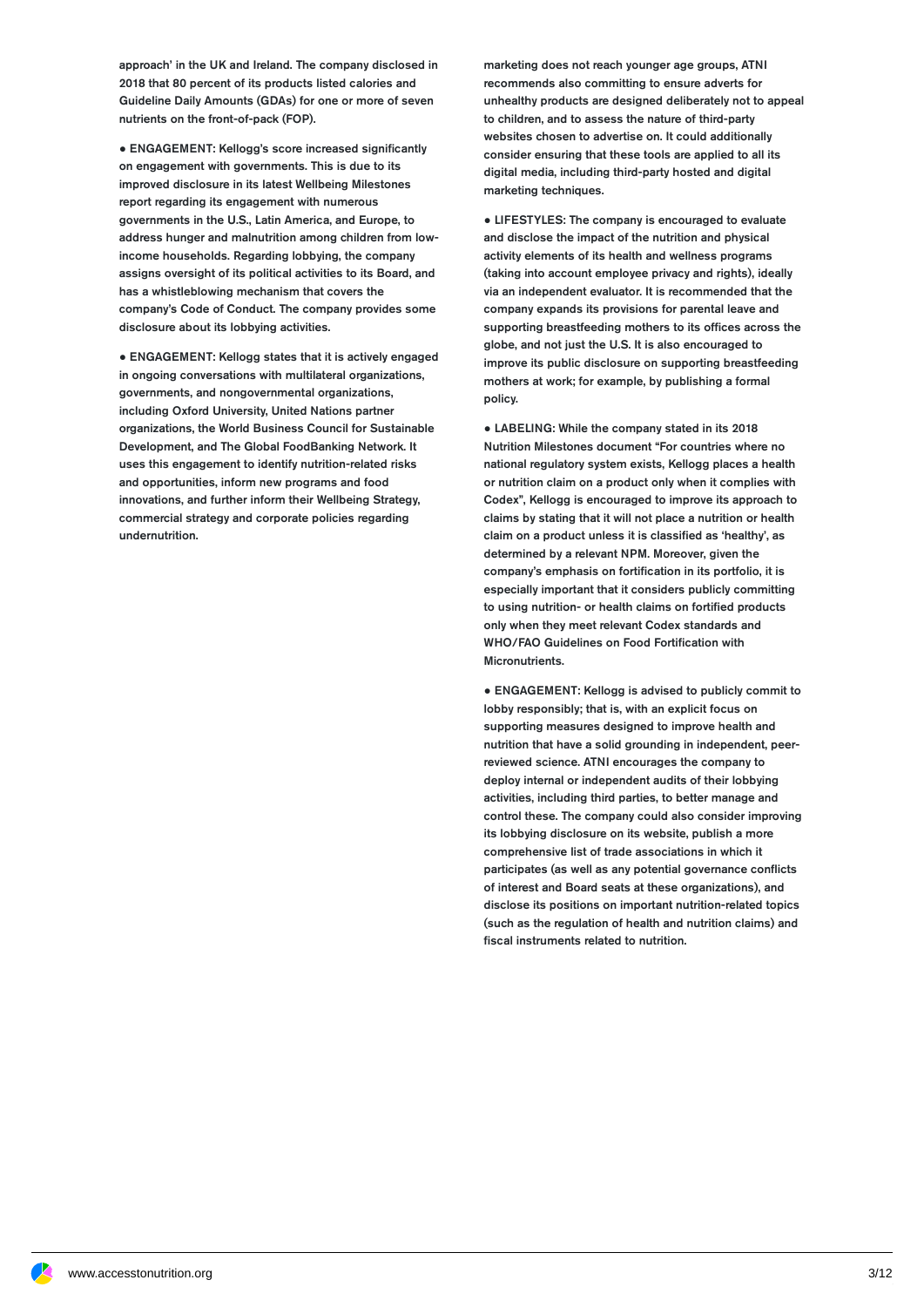# Category Analysis

#### Governance





The big circle on the left represents the company result for this Index category, showing the rank out of 25 and the score below it. The smaller circles above indicate company's scores on the three types of indicators.



The big circle on the left represents the company result for this Index category, showing the rank out of 25 and the score below it. The smaller circles above indicate company's scores on the three types of indicators.



The big circle on the left represents the company result for this Index category, showing the rank out of 25 and the score below it. The smaller circles above indicate company's scores on the three types of indicators.

#### Products

A1 Nutrition strategy **A2** Nutrition management A3 Reporting quality



**B1** Product Profile B<sub>2</sub> Product formulation **B3** Defining healthy products

Accessibility



C<sub>1</sub></sub> Product pricing

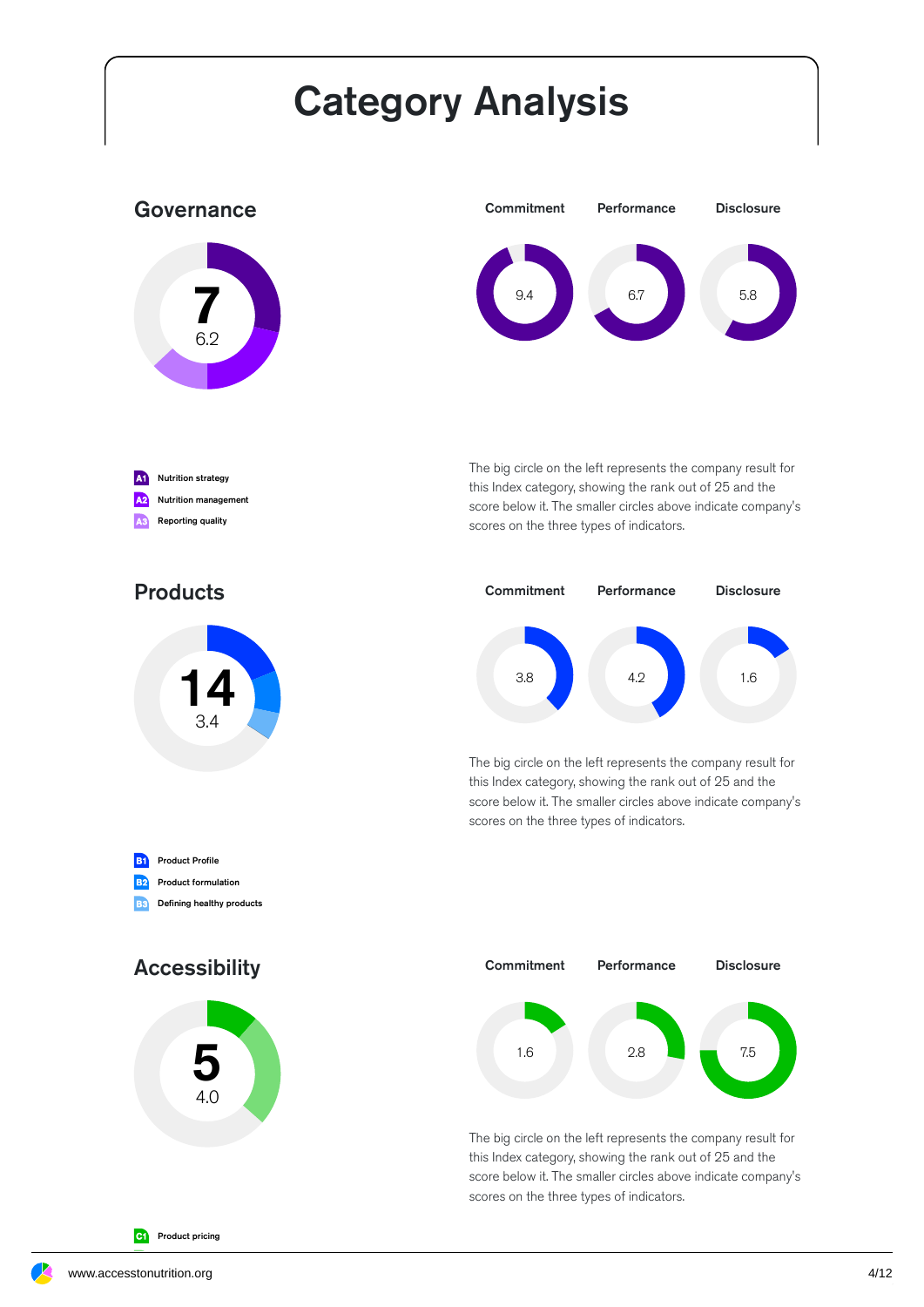

Auditing and compliance



The big circle on the left represents the company result for this Index category, showing the rank out of 25 and the score below it. The smaller circles above indicate company's scores on the three types of indicators.











The big circle on the left represents the company result for this Index category, showing the rank out of 25 and the score below it. The smaller circles above indicate company's scores on the three types of indicators.



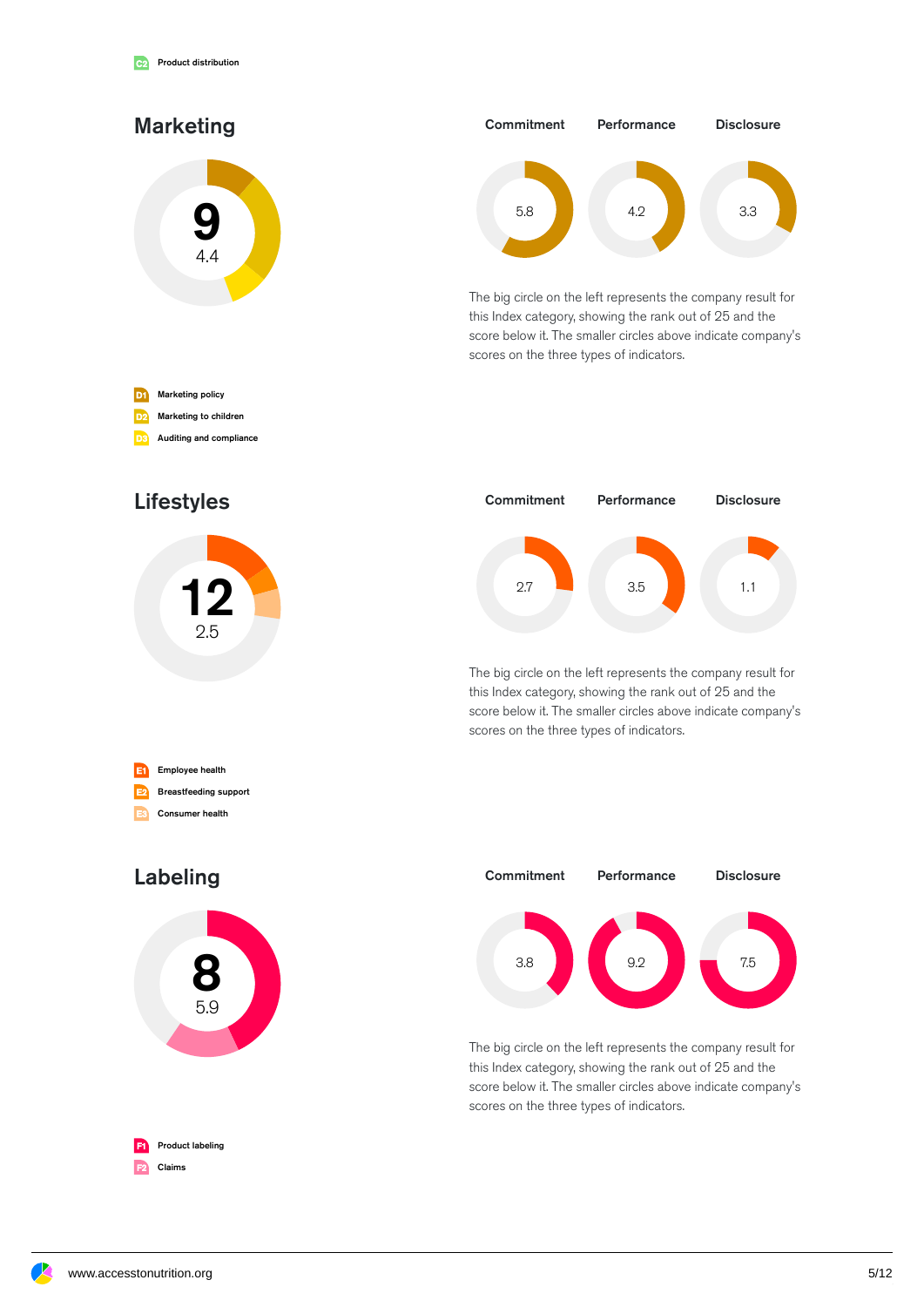#### Engagement





G1 Influencing policymakers G2 Stakeholder engagement The big circle on the left represents the company result for this Index category, showing the rank out of 25 and the score below it. The smaller circles above indicate company's scores on the three types of indicators.

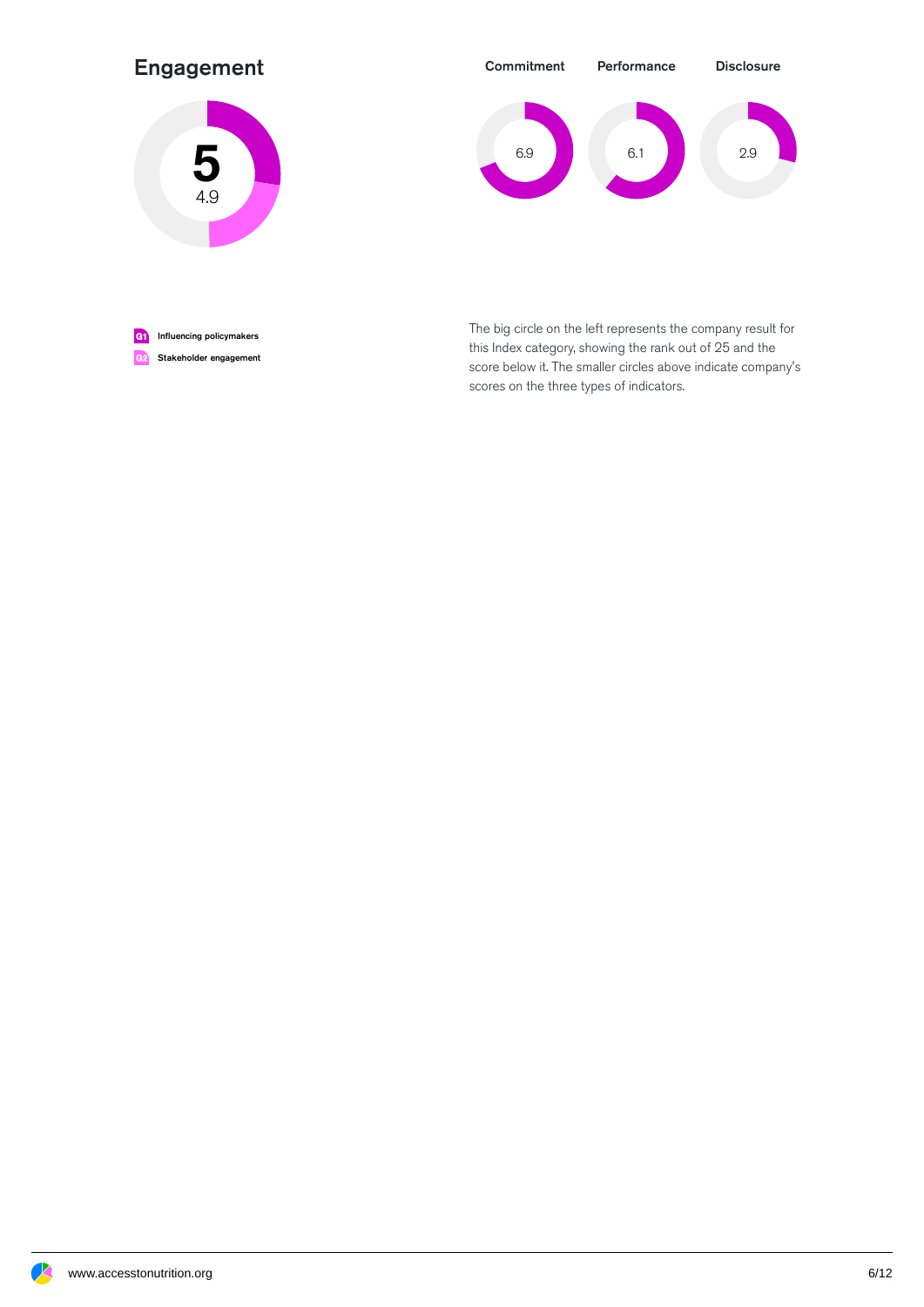# Detailed Product Profile Results<sup>®</sup>



The Product Profile is an independent assessment of the nutritional quality of companies' product portfolios. For this purpose, ATNI uses the Health Star Rating (HSR) model, which rates foods from 0.5 to 5.0 based on their nutritional quality. ATNI uses the threshold of 3.5 stars or more to classify products as generally healthy. This assessment is undertaken in partnership with The George Institute for Global Health (TGI), with additional data input from Innova Market Insights.

The methodology for the Global Index 2021 Product Profile has been revised and now includes three scored elements. The overall Product Profile score reflects: B1.1, the mean healthiness of a company's product portfolio; B1.2, the relative healthiness within product categories compared to peers, and; B1.3, changes in the nutritional quality of product portfolios compared to the Global Index 2018 Product Profile. The steps taken to calculate the final Product Profile scores are visualized in Box 1. The next section further explains each of these three elements.



Kellogg has been assessed for the second time in the Product Profile. In the previous assessment, eight of the company's markets were selected, and a total of 1,310 products analyzed – accounting for approximately 70-75% of global retail sales. In this Index, a total of 1,347 products have been analyzed across nine of the company's major markets. Products from the top five best-selling product categories within each market are included. In 2019, these products account for 70-75% of the company's global retail sales.

Canada is a new market included for Kellogg's in this iteration. In 2018, a total of six product categories were included in the assessment, compared to five categories in 2021. Dairy category was included in 2018 but not in 2021.

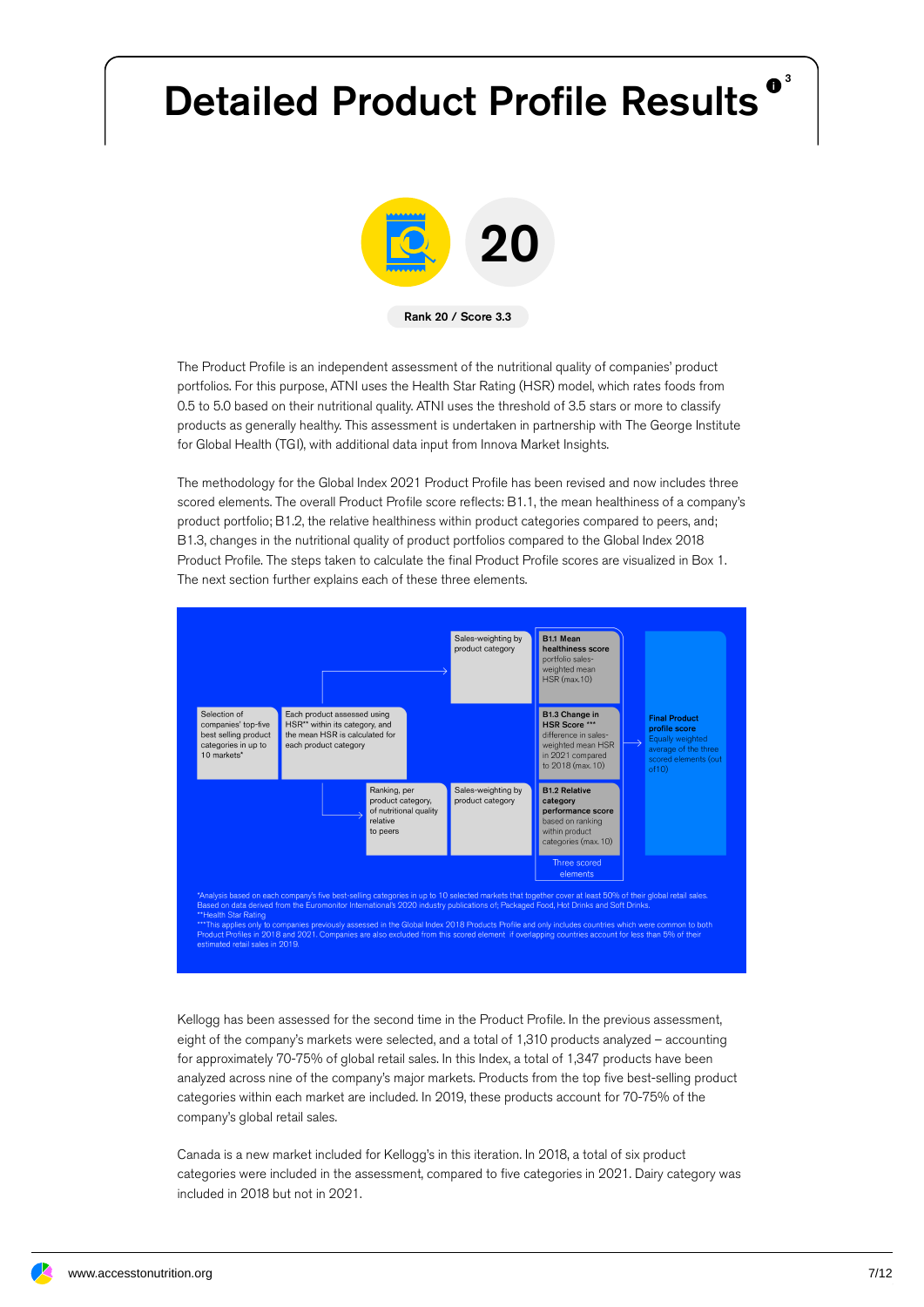It Is important to note that the change in HSR score (third scored element in the revised Product Profile methodology) only takes into account countries included in both 2018 and 2021 assessments.

In this Product Profile assessment, Kellogg scores 5.1 out of 10 (B1.1) in the mean healthiness element, 4.8 out of 10 (B1.2) for the relative healthiness of its products within categories compared to peers, and 0 out of 10 (B1.3) for changes in nutritional quality (mean HSR) over time. This results in Kellogg obtaining an overall score of 3.3 out of 10, and ranking 20 out of 25 in the Product Profile.

#### **Average** HSR (out of 5 stars) (sales weighted)  $\alpha$ **Countries** included Range of global sales **included Healthy products** (HSR) Products suitable to market to children (WHO regional models) - UNSCORED 2.6 Australia, Canada, Hong Kong, India, Mexico, New Zealand, South Africa, UK, USA 70- 75% No. products assessed  $0/$ products healthy (≥3.5 stars)  $\frac{9}{6}$ retail sales healthy 2019 (≥3.5 stars) – assessed countries only % estimated global retail sales healthy 2019 (≥3.5 stars) $\overline{\bullet}$ <sup>5</sup> No. products assessed % products suitable % sales from suitable 1347 | 29% | 26% | 27% | 1349 | 4% | 2% |  $\mathbf 0$

### B1.1 Portfolio-level Results

• A total of 1,347 products manufactures by Kellogg, sold in 10 countries, covering five product categories, were included in the Product Profile (baby foods, plain tea and coffee were not assessed). The company's sales-weighted mean HSR is 2.6 out of 5. ATNI turns this value into a score between 0 and 10, resulting in a mean healthiness score of 5.1 out of 10 for Kellogg. The company ranks 14 out of 25 companies in this first scores element (B1.1). • Overall, 29% of distinct products assessed were found to meet the HSR healthy threshold (HSR >=3.5). Together, these products accounted for an estimated 26% of Kellogg's retail sales of packaged food and beverages 2019 in the selected markets (excluding baby food, plain tea, and coffee). Assuming the products and markets included in the assessment are representative of the company's overall global sales, ATNI estimates the company derived approximately 27% of its global retail sales from healthy products in 2019.

WHO nutrient profiling models (unscored): Only 4% of products assessed were found to be of sufficient nutritional quality to market to children, according to the World Health Organization (WHO) regional nutrient profiling models. These products were estimated to generate 2% of the company's sales in 2019. More information on this part of the assessment can be found in the Marketing section (Category D) of the Index.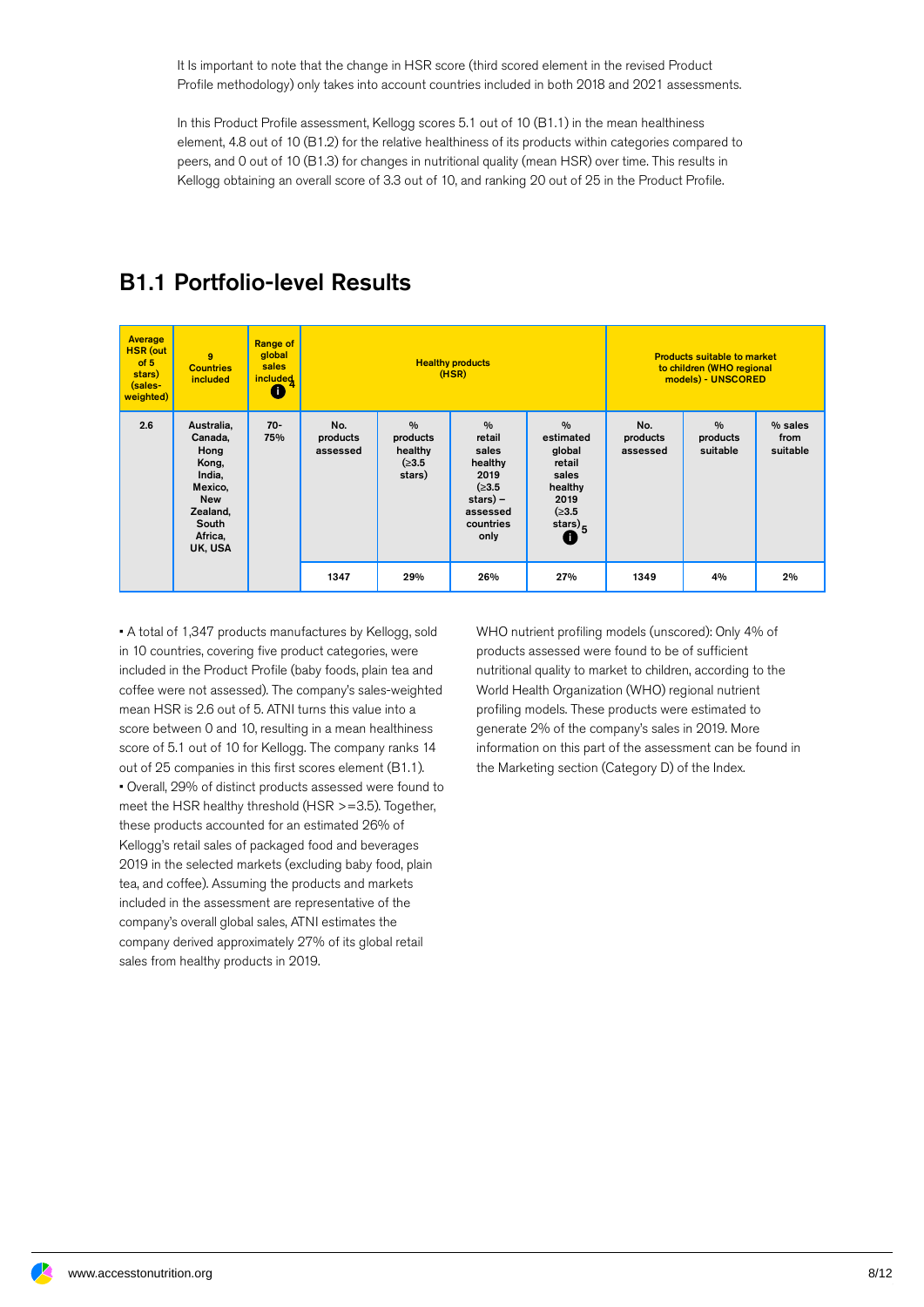### B1.2. Product Category Results

|                                             | No.<br>products<br>analyzed | $\frac{0}{0}$<br>products<br>healthy<br>$(HSR > = 3.5)$ | Company<br>mean HSR | <b>Mean HSR for</b><br>all companies<br>selling this<br>product<br>category | <b>Company performance</b><br>(rank in mean HSR<br>compared to peers<br>selling products in<br>the same category) |
|---------------------------------------------|-----------------------------|---------------------------------------------------------|---------------------|-----------------------------------------------------------------------------|-------------------------------------------------------------------------------------------------------------------|
| <b>Savoury Snacks</b>                       | 291                         | 1%                                                      | 1.7                 | 2.2                                                                         | 7th out of 8                                                                                                      |
| <b>Baked Goods</b>                          | 73                          | 27%                                                     | 2.9                 | $\mathbf{2}$                                                                | 3rd out of 9                                                                                                      |
| <b>Breakfast Cereals</b>                    | 533                         | 46%                                                     | 3.2                 | 3.5                                                                         | 4th out of 6                                                                                                      |
| Sweet Biscuits, Snack Bars and Fruit Snacks | 390                         | 18%                                                     | 2.3                 | 1.8                                                                         | 4th out of 8                                                                                                      |
| <b>Processed Meat and Seafood</b>           | 60                          | 88%                                                     | 3.9                 | 3.1                                                                         | 3rd out of 8                                                                                                      |

• For Kellogg, 'Processed Meat and Seafood,' was the best performing category, where a total of 60 products analyzed obtained mean HSR of 3.9 out of 5. 'Savory Snacks' (1.7) had the lowest mean HSR of all product categories included for Kellogg.

• For three out of the five categories assessed, Kellogg's products perform better than the mean HSR of companies selling products in the same categories. The company performs best compared to peers in the 'Baked Goods' and 'Processed Meat and Seafood' product categories. • Kellogg scores 4.8 out of 10 in this second scored

element (B1.2) and ranks 19 out of 25 companies. This is based on its ranking compared to peers within the 16 categories, using the scoring system set out in ATNI's methodology.

### B1.3. Change in mean HSR

|                    | No. of products<br>analyzed in 2018 | No. of products<br>analyzed in 2021 | <b>Sales weighted</b><br>mean HSR 2018 | <b>Sales weighted</b><br>mean HSR 2021 |
|--------------------|-------------------------------------|-------------------------------------|----------------------------------------|----------------------------------------|
| Australia          | 108                                 | 92                                  | 3.1                                    | 3.1                                    |
| Hong Kong          | 40                                  | 35                                  | 2.6                                    | 2.7                                    |
| India              | 36                                  | 25                                  | 3                                      | 2.6                                    |
| Mexico             | 64                                  | 94                                  | 2.3                                    | 2.7                                    |
| <b>New Zealand</b> | 108                                 | 92                                  | 3.3                                    | 3.1                                    |
| South Africa       | 20                                  | 37                                  | 3.3                                    | 3.1                                    |
| UK                 | 243                                 | 196                                 | 2.7                                    | 2.7                                    |
| <b>USA</b>         | 691                                 | 623                                 | 2.1                                    | 2.5                                    |
| <b>TOTAL</b>       | 1310                                | 1194                                | 2.5                                    | 2.5                                    |

• Kellogg showed no increase in mean HSR between the 2018 and 2021 Product Profiles (mean HSR=2.5 to 2.5). The change in HSR score only takes into account the eight countries included in both 2018 and 2021 assessments.

• Adjusting scores by country sales weighted estimates (which gives more weight to company's largest markets), Kellogg achieves an increase of 0 in mean HSR between 2018 and 2021, resulting in a score of 0 out of 10 on this element using the scoring system set out in ATNI's methodology.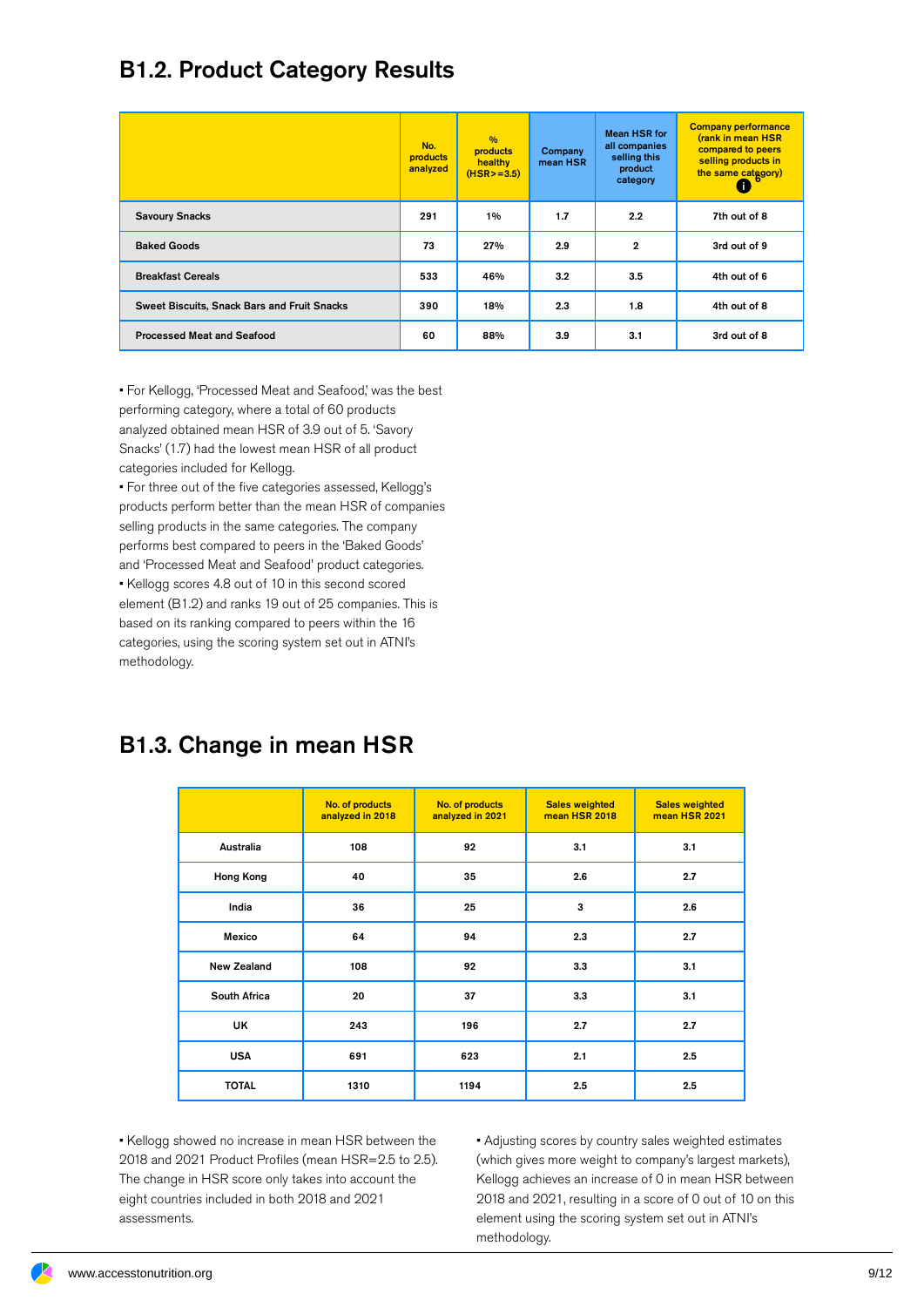Full Product Profile report: https://newl40rlzsq.accesstonutrition.org/app/uploads/2021/06/GI\_Global-Index\_TGI-product-profile\_2021-2-1.pdf

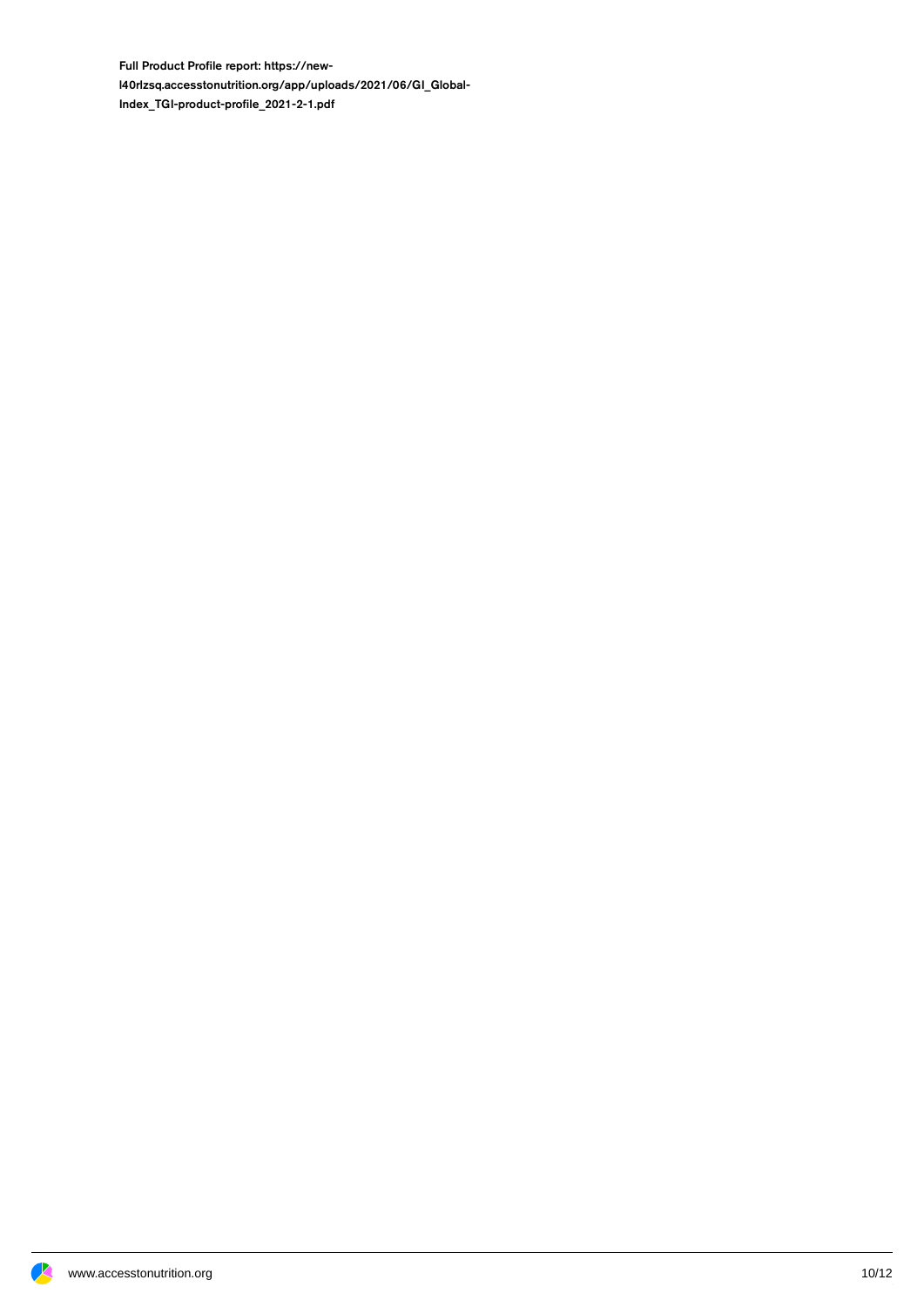## **Disclaimer** Global Index 2021

The user of the report and the information in it assumes the entire risk of any use it may make or permit to be made of the information. NO EXPRESS OR IMPLIED WARRANTIES OR REPRESENTATIONS ARE MADE WITH RESPECT TO THE INFORMATION (OR THE RESULTS TO BE OBTAINED BY THE USE THEREOF), AND TO THE MAXIMUM EXTENT PERMITTED BY APPLICABLE LAW, ALL IMPLIED WARRANTIES (INCLUDING, WITHOUT LIMITATION, ANY IMPLIED WARRANTIES OF ORIGINALITY, ACCURACY,TIMELINESS, NON-INFRINGEMENT, COMPLETENESS, MERCHANTABILITY AND FITNESS FOR A PARTICULAR PURPOSE) WITH RESPECT TO ANY OF THE INFORMATION ARE EXPRESSLY EXCLUDED AND DISCLAIMED.

Without limiting any of the foregoing and to the maximum extent permitted by applicable law, in no event shall Access to Nutrition Foundation, nor any of its respective affiliates, The George Institute, Euromonitor International, Innova Market Insights, or contributors to or collaborators on the Index, have any liability regarding any of the Information contained in this report for any direct, indirect, special, punitive, consequential (including lost profits) or any other damages even if notified of the possibility of such damages. The foregoing shall not exclude or limit any liability that may not by applicable law be excluded or limited.

Euromonitor International Disclaimer. While every attempt has been made to ensure accuracy and reliability, Euromonitor International cannot be held responsible for omissions or errors of historic figures or analyses and take no responsibility nor is liable for any damage caused through the use of their data and holds no accountability of how it is interpreted or used by any third party.

The George Institute Disclaimer. While the George Institute has taken reasonable precautions to verify the information contained in the report, it gives no warranties and makes no representations regarding its accuracy or completeness. The George Institute excludes, to the maximum extent permitted by law, any liability arising from the use of or reliance on the information contained in this report.